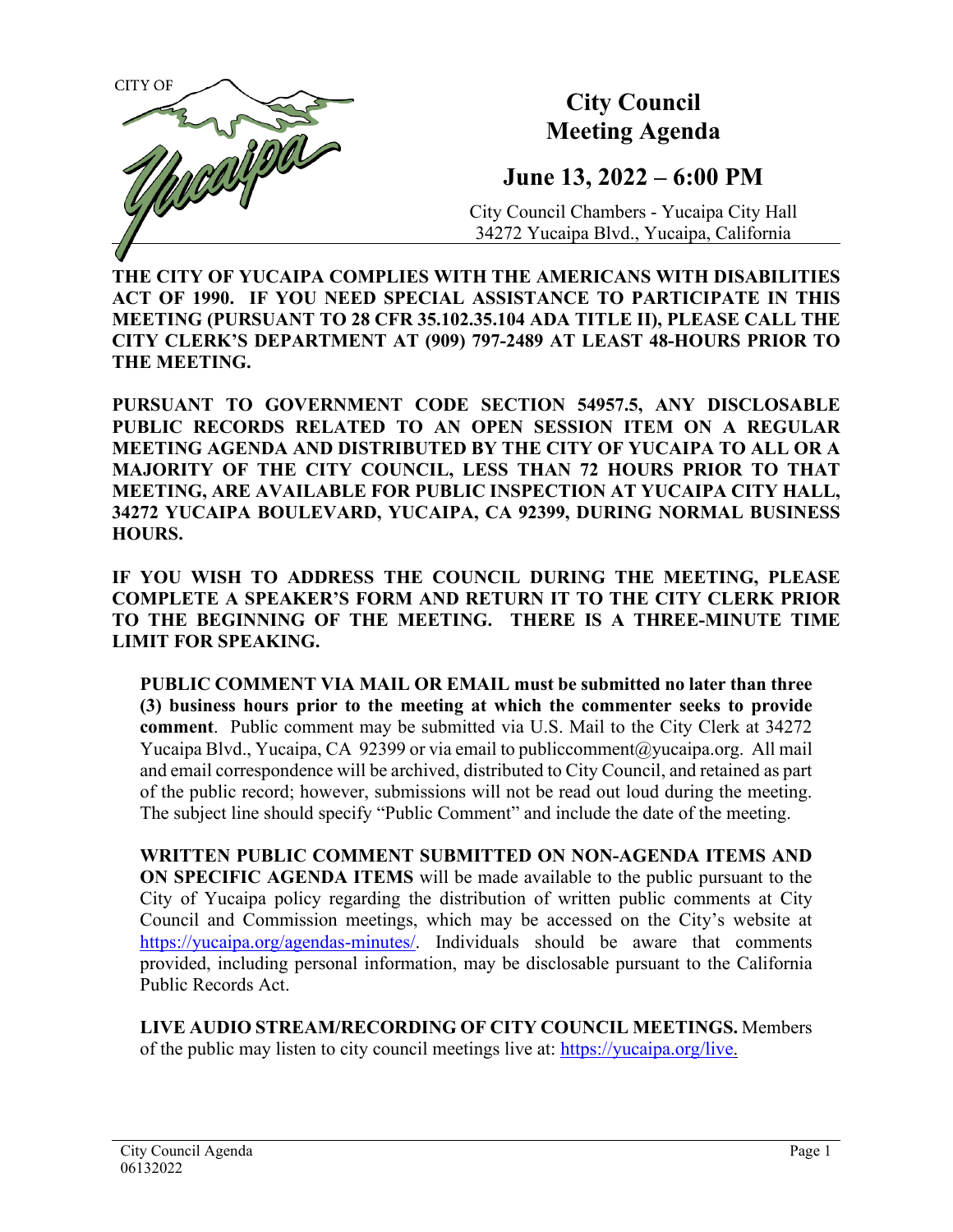# **CALL TO ORDER**

### **PLEDGE OF ALLEGIANCE**

#### **ROLL CALL**

#### **PUBLIC COMMENT**

#### **CONSENT AGENDA**

The following Consent Agenda items are expected to be routine and non-controversial. Council will act upon them, at one time, without discussion. Any Councilmember or staff member may request removal of an item from the Consent Agenda for discussion.

The title is deemed to be read and further reading waived on any ordinance listed on the Consent Agenda for second reading and adoption.

**1. SUBJECT:** APPROVE REGULAR CITY COUNCIL MEETING MINUTES OF MAY 23, 2022 P.  $6 \quad 1$ 

> **RECOMMENDATION**:That City Council approve City Council Minutes of May 23, 2022.

**2. SUBJECT:** APPROVE SPECIAL CITY COUNCIL MEETING MINUTES OF JUNE 1, 2022 P. 16 2.

> **RECOMMENDATION**:That City Council approve City Council Minutes of June 1, 2022.

**3. SUBJECT:** EXTENDING THE EXISTENCE OF A LOCAL EMERGENCY DUE TO THE COVID-19 PANDEMIC IMPACT ON THE EMERGENCY MEDICAL SERVICES **SYSTEM** P. 22  $3.$ 

> **RECOMMENDATION**:That City Council review the need to continue the local emergency, thereby recognizing the continued existence of perilous conditions as a result of the COVID-19 Pandemic impact on the Emergency Medical Services system.

**4. SUBJECT**: AWARD OF CONTRACT – 2021-2022 CONCRETE PROGRAM- PROJECT NO. 11158 P. 24  $\bf{4}$ .

#### **RECOMMENDATION**:That City Council:

- 1. Award and authorize the Mayor to execute a contract, and the City Manager or his designee to administer the terms of the contract to the lowest responsible bidder, CT&T Concrete Paving, Inc. of Diamond Bar, CA in the amount \$77,701.60 for the 2021-2022 Concrete Program, Project No. 11158; and
- 2. Approve the amount of \$8,000 for construction contract contingency and the amount of \$6,000 for construction contract administration/inspection costs for a total construction budget in the amount of \$91,701.60; and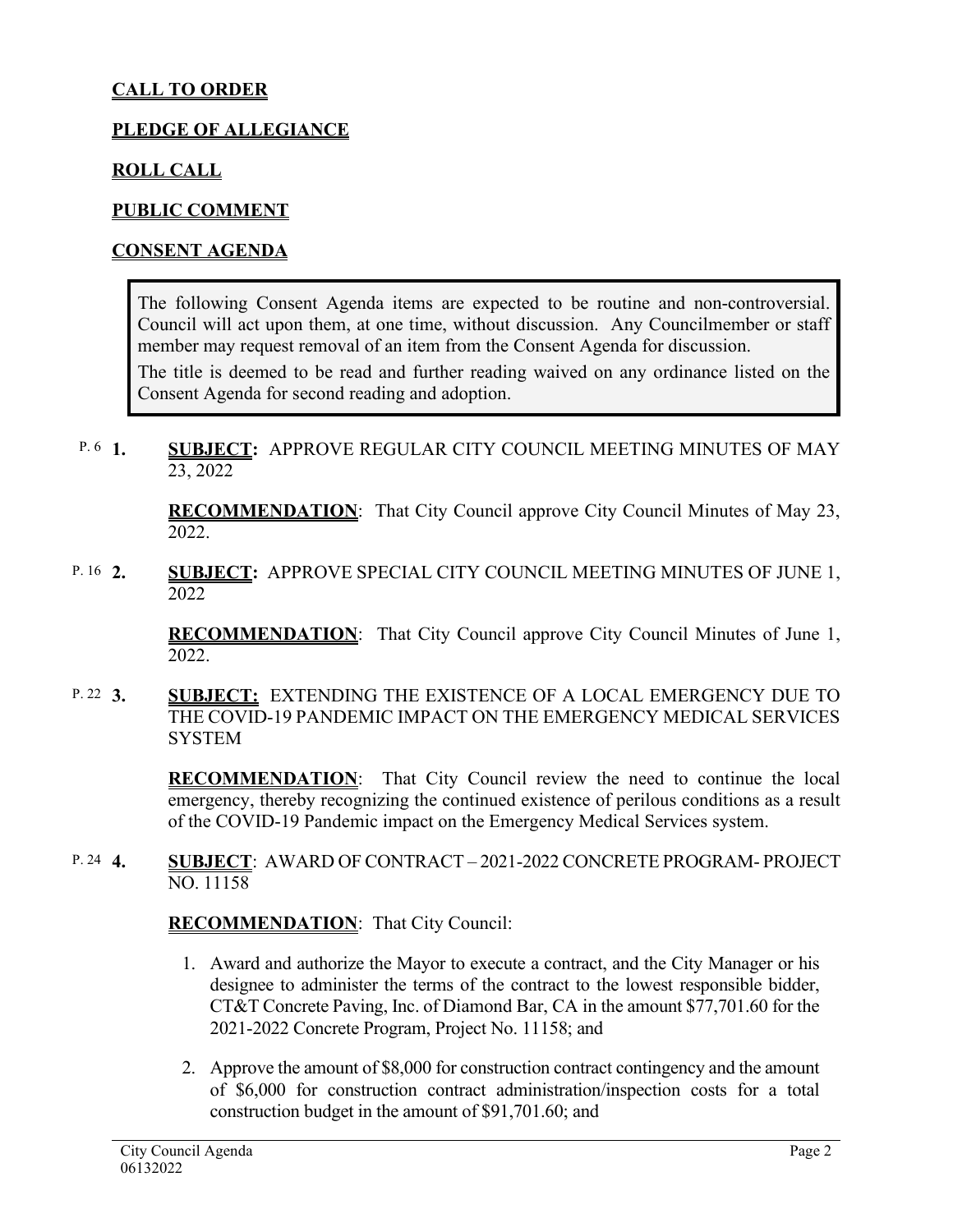3. Approve the plans and specifications prepared for this project.

#### **5. SUBJECT**: REJECT ALL BIDS FOR THE JANITORIAL SERVICES FOR CITY FACILITIES - PROJECT NO. 11172 P. 29  $\overline{5}$ .

## **RECOMMENDATION**:That City Council:

- 1. Reject all bids for the Janitorial Services for City Facilities Project No. 11172; and
- 2. Direct staff to revise the bid documents and contract specifications and publicly readvertise the revised bid documents for the janitorial services.

#### **6. SUBJECT:** ACCEPTANCE OF CONTRACT WORK – SCHERER COMMUNITY CENTER – NUTRITION CENTER FLOORING IMPROVEMENT – PROJECT NO. 11164 P. 32  $6.$

### **RECOMMENDATION**:That City Council:

- 1. Accept the contract work completed by New Image Flooring of Yucaipa, California for the Scherer Community Center – Nutrition Center Flooring Improvement – Project No. 11164 in the amount of \$27,454.77; and
- 2. Approve the final payment for the Project; and
- 3. Authorize the recordation of the Notice of Completion; and
- 4. Accept the contract work completed by ADEP Precision Contracting of Anaheim, California for the Scherer Community Center – Nutrition Center Flooring Improvement – Project No. 11164 for asbestos abatement in the amount of \$11,200; and
- 5. Approve the final payment for the Project; and
- 6. Authorize the recordation of the Notice of Completion.

#### **7. SUBJECT:** FY2020 POLICE DEPARTMENT HOMELAND SECURITY GRANT PROGRAM (HSGP) AWARD AND PURCHASE P. 37 7

### **RECOMMENDATION**:That City Council:

- 1. Approve the acceptance of the 2020 Homeland Security Grant awarded to the Yucaipa Police Department in the amount of \$21,411; and
- 2. Allocate the amount of \$21,411 for grant approved items listed in Attachment A; and
- 3. Approve and authorize the acquisition of Vigilant Solutions Inc., four camera vehicle mounted Automated License Plate Reader System.

### **MAYOR AND COUNCILMEMBER BUSINESS (REPORTS)**

### **POSSIBLE ACTION ON PENDING LEGISLATION**

### **DEPARTMENT REPORTS**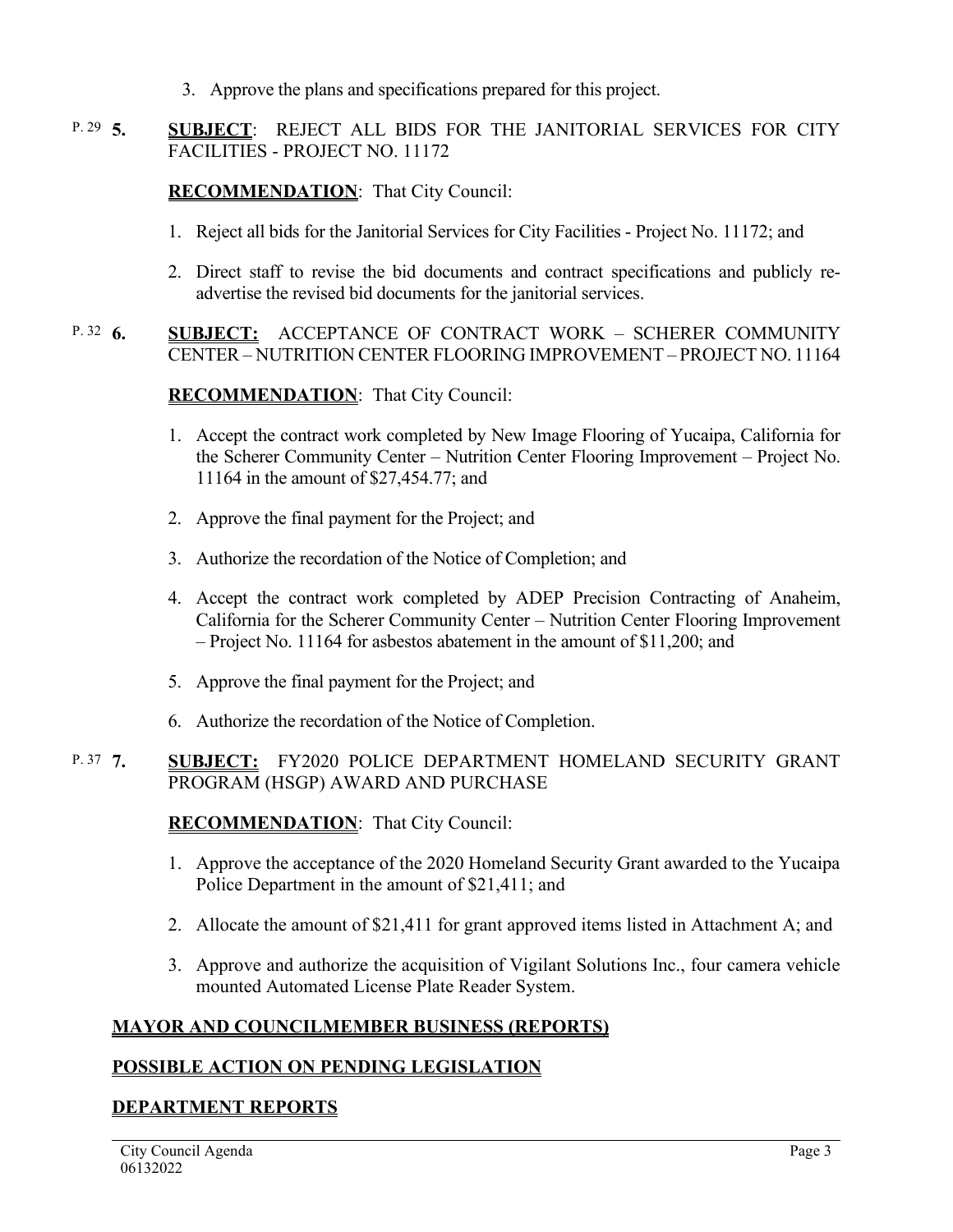#### **8. SUBJECT:** COUNTY LINE ROAD AND CALIMESA BOULEVARD ROAD IMPROVEMENTS PROJECT ENVIRONMENTAL REVIEW P. 58 8.

# **RECOMMENDATION**:That City Council:

- 1. Approve and adopt the Initial Study/Mitigated Negative Declaration (IS/MND) and Mitigation and Reporting Program (MMRP) for the County Line Road and Calimesa Boulevard Road Improvements Project; and
- 2. Direct staff to file a Notice of Determination; and
- 3. Authorize staff to collaborate with the City of Calimesa staff and proceed with the right of way acquisition for the Project.

#### **9. SUBJECT**: YUCAIPA VALLEY WINE COUNTRY SPECIFIC PLAN EIR COST SHARE P.  $61$  9.

**RECOMMENDATION**:That City Council review and approve the Fair Share/Reimbursement Agreement between the City and the individual property owner(s)/developer(s) of the properties within the Yucaipa Valley Wine Country Specific Plan area as part of the requirement for them to pay for their fair share of the cost of the professional services to prepare the Subsequent Environmental Impact Report.

#### **SUBJECT: AMENDMENT NO. 8 TO WASTE DISPOSAL AGREEMENT** P.  $62 \quad 10$ .

**RECOMMENDATION**:That City Council approve and authorize the Mayor to execute Amendment No. 8 to the Waste Disposal Agreement ("WDA") between the City of Yucaipa and County of San Bernardino.

#### **11. SUBJECT**: PROFESSIONAL SERVICES AGREEMENT – THIRD-PARTY COLLECTIONS OF UNPAID CIVIL FINES P. 73 11.

# **RECOMMENDATION**:That City Council:

- 1. Approve and authorize the Mayor to execute a Professional Services Agreement with Data Ticket, in an amount not to exceed \$180,000 for a three-year contract (average of \$60,000 annually) providing professional services in the Third-party Collections of Unpaid Civil Fines, which will be reimbursed through a non-refundable processing fee; and
- 2. Authorize the City Manager or his designee to administer the terms of the Agreement; and
- 3. Find that it is in the City's best interest to waive the formal Request for Proposals process, per Yucaipa Municipal Code Section 2.24.150, for the procurement of professional services.

### **PUBLIC HEARING**

The order of Business for the Public Hearing Shall Be: